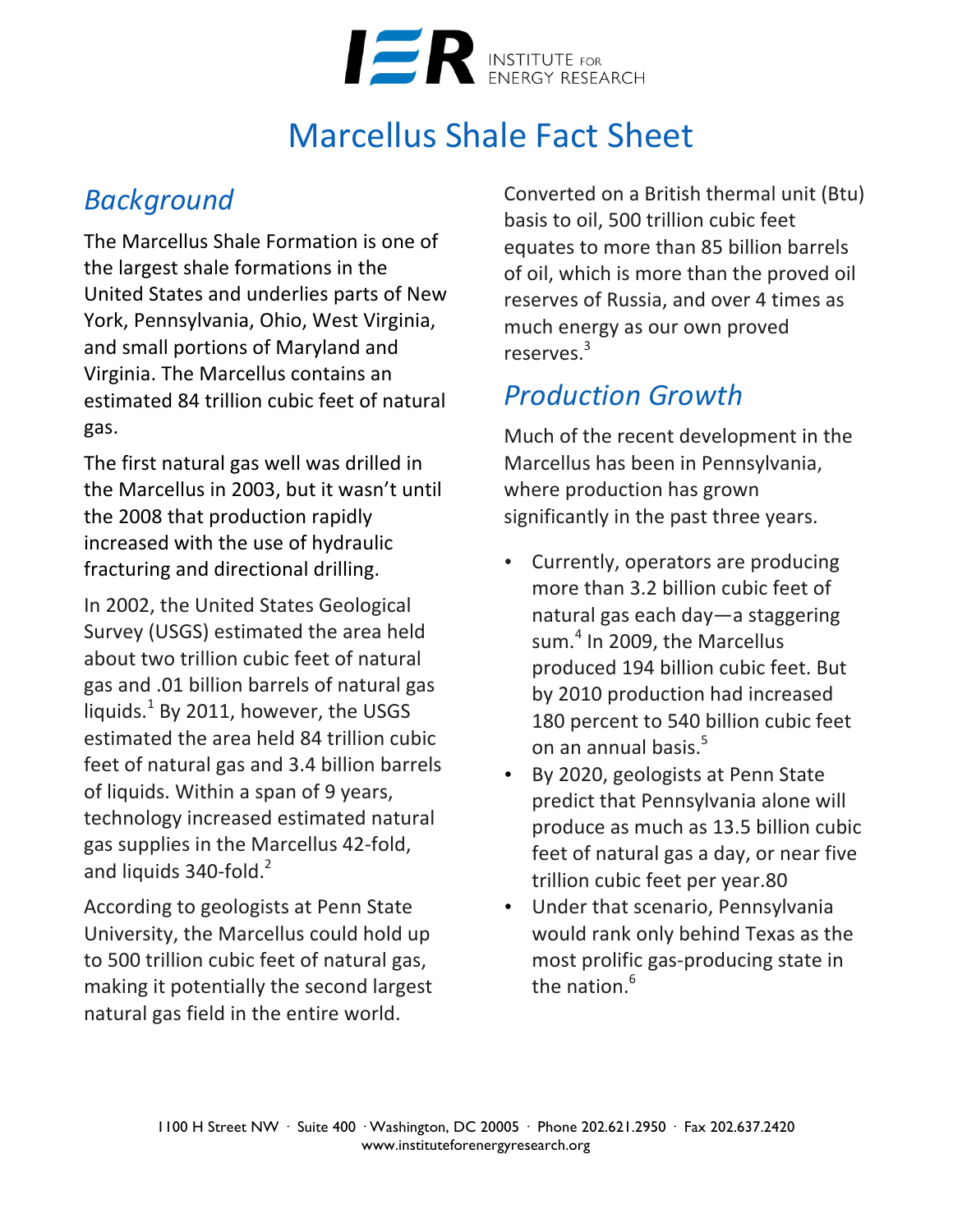

#### *Economic Impacts*

The increased drilling activity and production has had extraordinary economic impacts:

- According to the Marcellus Shale Coalition, in 2010 drilling in the Marcellus contributed \$11.2 billion to Pennsylvania's economy, and was projected to add more than \$12.8 billion in 2011.<sup>vii</sup>
- Marcellus production supported nearly 140,000 jobs in Pennsylvania in 2010, and was projected to

support nearly 157,000 in 2011.<sup>viii</sup>

- Pennsylvania's state and local governments received \$1.1 billion in tax revenues from Marcellus natural gas development in 2010, and were projected to collect more than \$1.2 billion in  $2011.^{ix}$
- By contrast, in New York-where a moratorium has been imposed on the use of hydraulic fracturing in much of the state's portion of the Marcellusthe ban is estimated to cause \$11-15 billion in lost economic impact between  $2011$  and  $2020$ .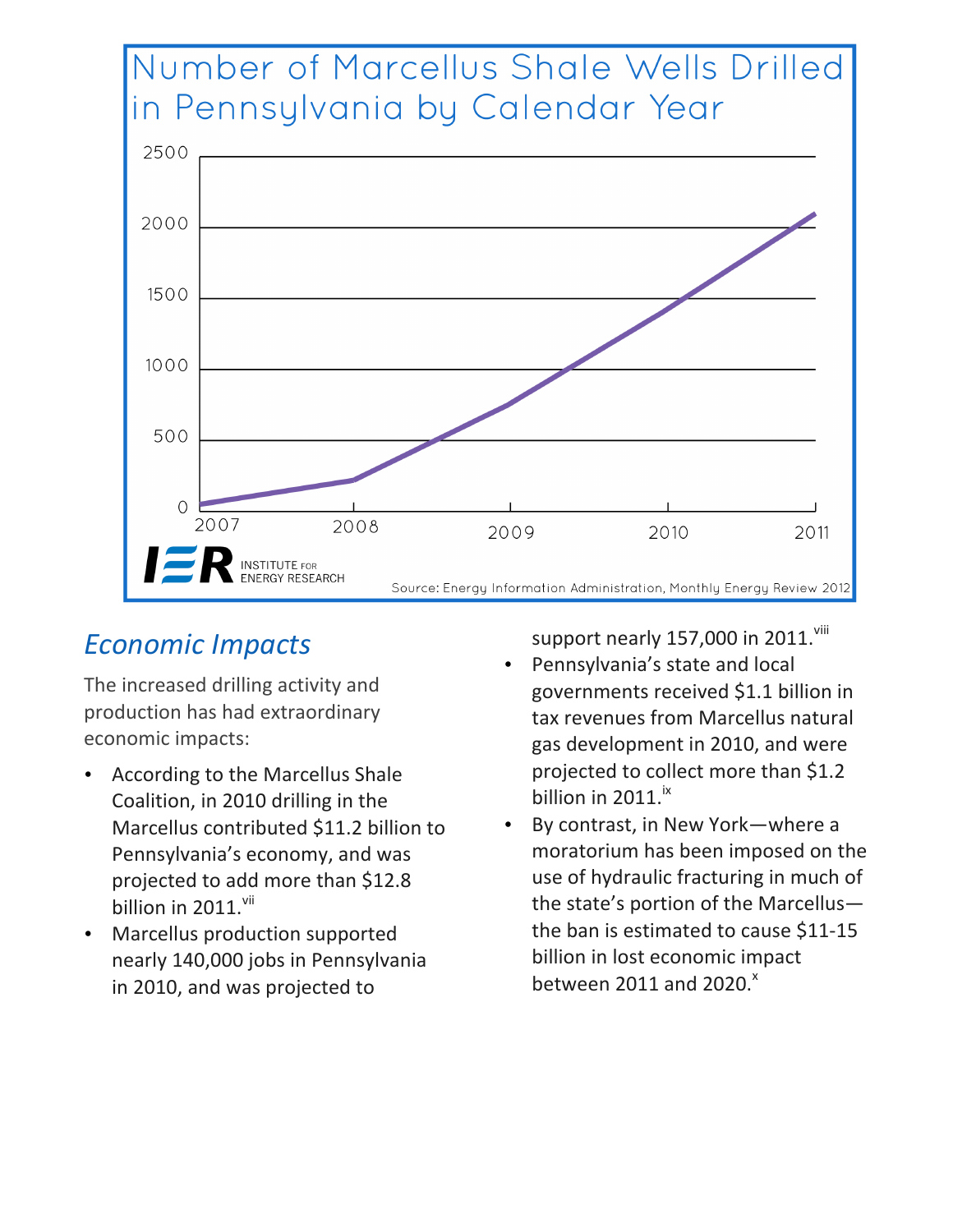### *Geography*

- The depth of the Marcellus Shale varies greatly—from the surface in central Pennsylvania to over 9,000 feet in southwestern and northeastern Pennsylvania.<sup>11</sup>
- It has a thickness between 20 feet in northwestern Pennsylvania up to several hundred feet in central and northeastern Pennsylvania.<sup>12</sup>
- Marcellus drilling has affected 15,400 acres of land in Pennsylvania, which is only 0.5% of the total land in the state. $^{13}$

# Marcellus Formation